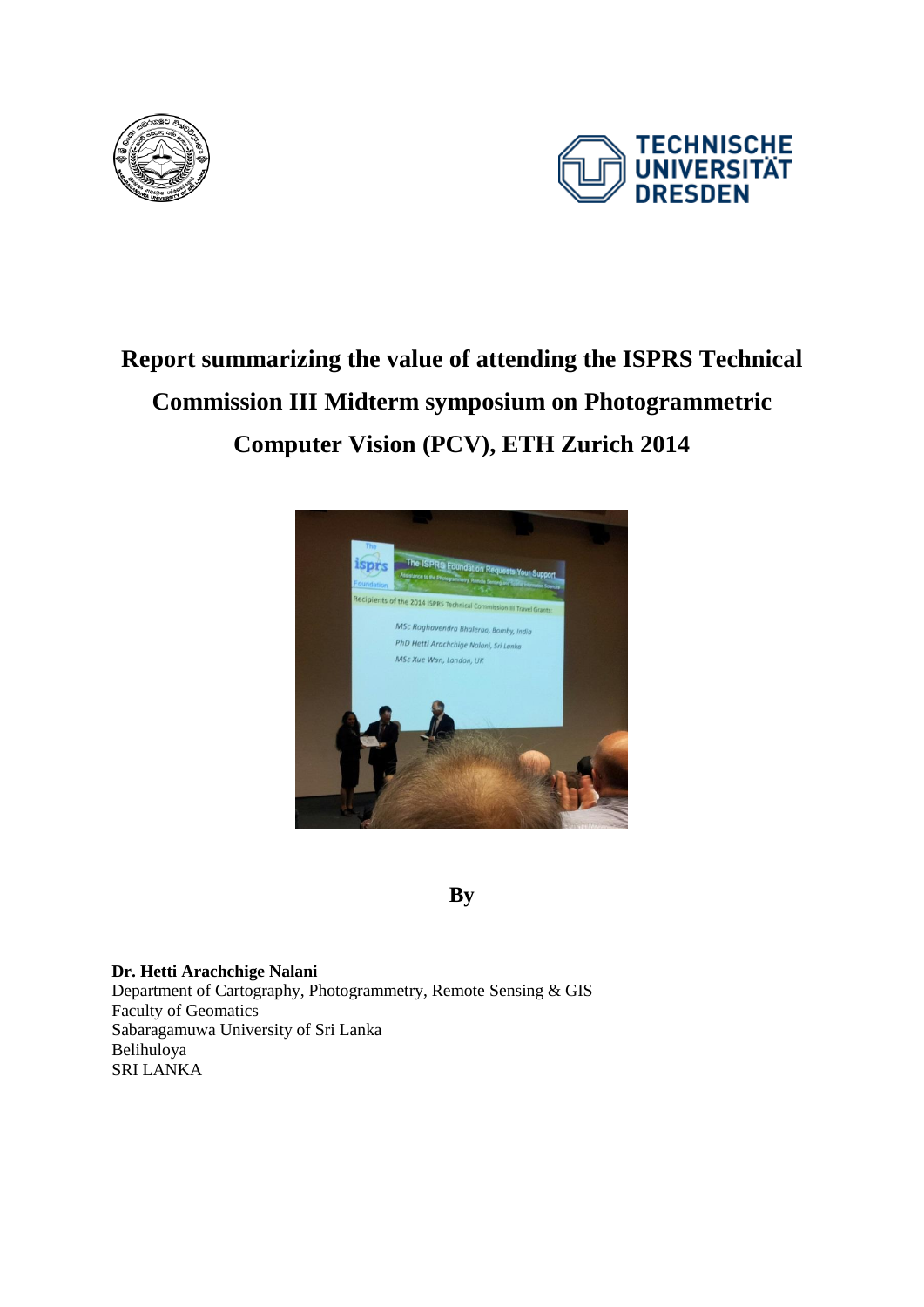My name is Hetti Arachchige Nalani, one of the recipients of the ISPRS Travel grants for attending the ISPRS Technical Commission III midterm symposium on Photogrammetric Computer Vision (PCV 2014), in ETH Zurich, Switzerland. I am currently working as a lecturer in the Sabaragamuwa University of Sri Lanka. I finished my Ph.D. thesis (Automatically extracting and modelling urban objects from mobile laser scanner data) in TU Dresden, Germany in June 2014. The paper that I had submitted to the PCV 2014 was a product of that research work. Having received an ISPRS travel grant from the ISPRS Foundation, I was able to attend the PCV 2014 symposium and to obtain an excellent opportunity to present part of my Ph.D. work to the international scientific community. Therefore, this financial support was very much helpful for me as I would not have been able to obtain such an experience otherwise. Therefore, first and foremost, I wish to express my gratitude and thankfulness to the ISPRS Foundation for giving me the opportunity for being there. And I would like to describe my experiences in this conference and the advantages that I have gained during this event in this brief report.

## **Introduction**

The ISPRS conference on Photogrammetric Computer Vision, organized by the ISPRS Commission III was held in the main building of ETH Zurich, Switzerland. The conference began with an entertaining opening address which was followed a welcome speech, travel grant awards ceremony and paper sessions. Sessions over the next two days covered various topics in the area of Photogrammetry. It included sessions on novel tools and techniques for building modelling, point cloud processing, pose estimation, and scene interpretation. Many scientists from all over the world were presented with great enthusiasm about their research work related to many interesting topics. Over 60 posters were presented at the symposium. I was able to read all of the posters that I was interested in and talked to the people presenting them. I presented two papers and they were well attracted by large audience. As there were not parallel sessions, I was able to catch all current developments in the photogrammetric field.

## **Benefits that gave from this symposium**

Attending the symposium also gave me many valuable opportunities as follows:

- 1. The symposium was a truly international event. Plenary sessions covered recent developments in the area of Photogrammtery. And further, two day poster sessions covered a wide range of interesting topics and this was a great opportunity for me to gain knowledge of the latest research activities in the field of Photogrammetry and Remote Sensing around the world.
- 2. It was a great chance for me to present a paper at the international symposium covering some of my Ph.D. work in the field of automatic modelling of building façade objects and to get information on the state of art in this research area. I was really pleased with the encouraging, appreciations and helpful feedback that I got for my work. It was rewarding to be able to contribute to the conference, and I felt a real sense of achievement about what I have accomplished over the last three years. I also have a number of new contacts and promising ideas from some expert persons in this filed such as Dr. Markus Gerke, Dr. GunhoSohn, and Prof. Uwe Sorgel, to follow up my experiments and begin to think about the question "what next?". It also led to emergence of a number of research thoughts that would improve the results obtained so far in my research. As a person who finished the Ph.D. recently, it gave a perfect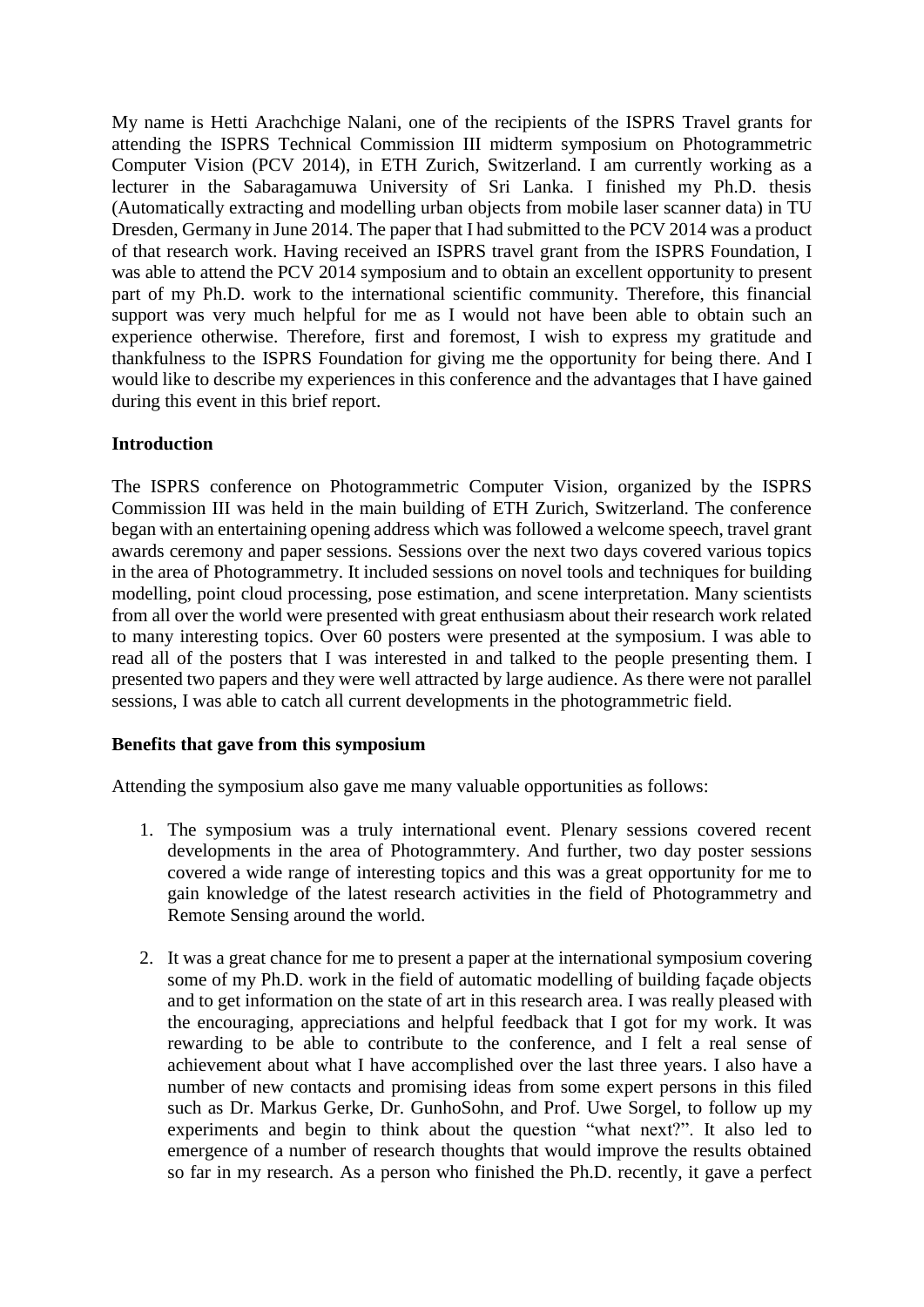opportunity to know the people in my desired research area and also to discuss future possibilities of collaborations. Moreover, I had the opportunity to get in touch with some participants in order to elaborate future collaborations.

- 3. Further, the PCV 2014 represented a wonderful experience for me as I expanded the experience by presenting a poster of my colleague (as a co-author) for an international audience. Both presenting and going around and chatting to people about their work was extremely beneficial for me. I was able to meet the expert people, who work on point cloud processing for object modelling, and to discuss future directions for that research as well as gain a better understanding of the ways in which to model building from ALS and image data.
- 4. The symposium was attended by a number of professors, trainees, research fellows and research students to present their work experiences and to share their valuable comments and discussions. Therefore, attending the symposium and presenting my work has given me the chance to be in touch with the most up to date research work done in different specialties across the World.
- 5. A number of papers found that were directly relevant to my interesting area, such as Nauatem et al., Aijazi et al.,Wichmann and Kade, Previtali et al., He et al., and Xiong et al.,. I very much enjoyed hearing about work in my interesting area from some excellent speakers. Therefore, it has given me a number of valuable thoughts for application in future research work. I learned not only need to find ways to improve how I perform my work but also to keep one goal in my mind: how the improvement would be benefited to my students in Sri Lanka.
- 6. Attending this symposium gave me a useful insight into other works currently occurring in the field of Photogrammetry. Being able to talk to other experts was very encouraging and opened my eyes as to the support available for research and the encouragement to continue to be involved with further research in my area.
- 7. It also represented a unique opportunity to meet fellow scientists from different parts of the globe. I also enjoyed the networking opportunities that this represented and I was the only one who represented Sri Lanka. I enjoyed the time I spent with other young researchers, PhD students, and senior scientist during my time in ETH Zurich. Further, I have also gained and improved upon existing transferable skills (communication skills) from joining this international symposium.
- 8. There were plenty of opportunities for informal discussion with others working in fields related to urban object detection and reconstruction. For examples, during the tea-break, we continued our discussions and got to know different members of the Photogrammetric community. Also, two wonderful social events have been organised as part of the symposium. The ice-breaker was made a good opportunity to know each other as it was in the conference opening day. At the end of the second day there was a barbecue at *Seebadenge* on the lake shore where we enjoyed delicious foods.This was very useful, allowing me to meet other scientists, and also to share not only research works but also their cultural information. Therefore, it was a nice surprise and great evening.